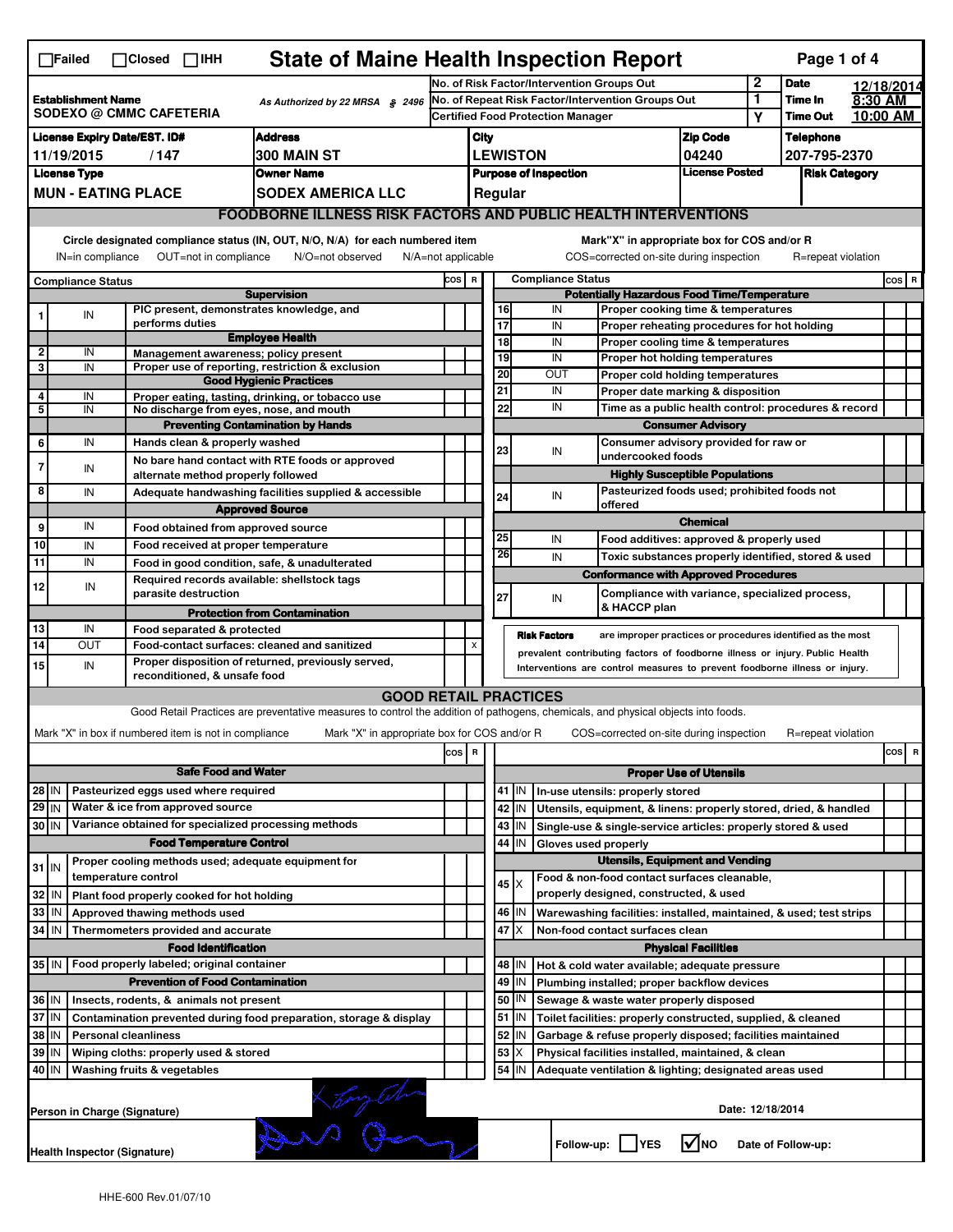|                                                             |                               | <b>State of Maine Health Inspection Report</b>       | Page 2 of 4                      |  |  |
|-------------------------------------------------------------|-------------------------------|------------------------------------------------------|----------------------------------|--|--|
| <b>Establishment Name</b><br><b>SODEXO @ CMMC CAFETERIA</b> |                               | As Authorized by 22 MRSA § 2496                      | 12/18/2014<br>Date               |  |  |
| License Expiry Date/EST. ID#<br>11/19/2015<br>/147          | <b>Address</b><br>300 MAIN ST | Zip Code<br>City / State<br>LEWISTON<br>/ME<br>04240 | <b>Telephone</b><br>207-795-2370 |  |  |
|                                                             |                               | <b>Temperature Observations</b>                      |                                  |  |  |
| Location                                                    | <b>Temperature</b>            | <b>Notes</b>                                         |                                  |  |  |
| Wash cycle cafe                                             | 160                           |                                                      |                                  |  |  |
| cooler                                                      | 30                            |                                                      |                                  |  |  |
| display case                                                | 38                            |                                                      |                                  |  |  |
| deli cooler                                                 | 40                            |                                                      |                                  |  |  |
| cooler cafe                                                 | 38                            |                                                      |                                  |  |  |
| rinse cycle cafe                                            | 184                           |                                                      |                                  |  |  |
| rinse cycle                                                 | 190                           |                                                      |                                  |  |  |
| display case cafe                                           | 36                            |                                                      |                                  |  |  |
| Wash cycle                                                  | 152                           |                                                      |                                  |  |  |
| chicken salad                                               | 40                            |                                                      |                                  |  |  |
| Quich                                                       | 135 plus                      | hot holding                                          |                                  |  |  |
| hot water                                                   | 100 plus                      |                                                      |                                  |  |  |
| cooler                                                      | 35                            |                                                      |                                  |  |  |

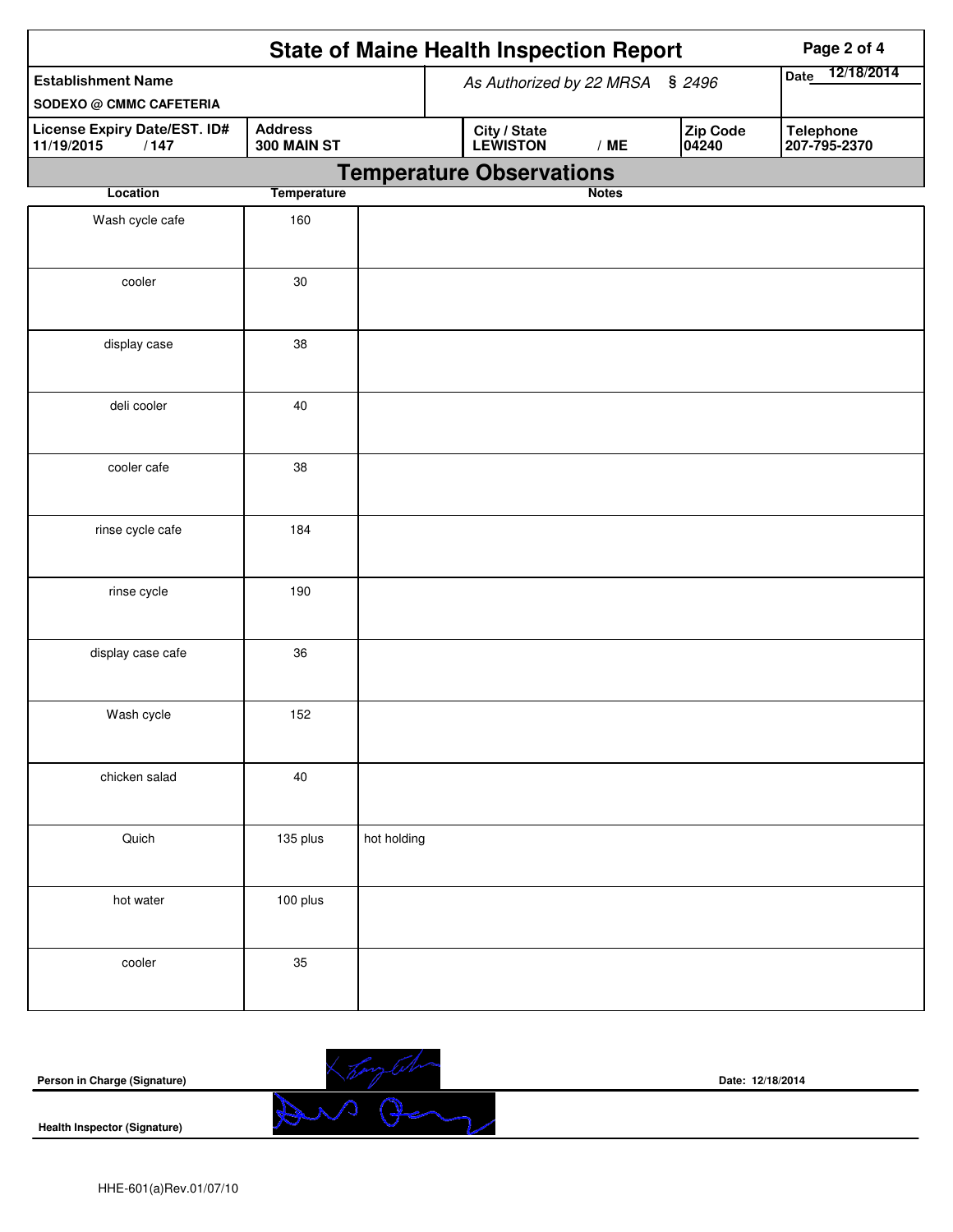|                                                                                                                                | Page 3 of 4                   |                                 |           |                          |                    |  |  |  |
|--------------------------------------------------------------------------------------------------------------------------------|-------------------------------|---------------------------------|-----------|--------------------------|--------------------|--|--|--|
| <b>Establishment Name</b>                                                                                                      |                               |                                 |           |                          | 12/18/2014<br>Date |  |  |  |
| <b>SODEXO @ CMMC CAFETERIA</b>                                                                                                 |                               |                                 |           |                          |                    |  |  |  |
| <b>License Expiry Date/EST. ID#</b><br>11/19/2015<br>/147                                                                      | <b>Address</b><br>300 MAIN ST | City / State<br><b>LEWISTON</b> | <b>ME</b> | <b>Zip Code</b><br>04240 |                    |  |  |  |
|                                                                                                                                |                               |                                 |           |                          |                    |  |  |  |
| Violations cited in this report must be corrected within the time frames below, or as stated in sections                       |                               |                                 |           |                          |                    |  |  |  |
| 14: 4-601.11.(A): C: Equipment food-contact surfaces and utensils are not clean to sight and touch.                            |                               |                                 |           |                          |                    |  |  |  |
| INSPECTOR NOTES: knives put away dirty-slicer corrected on site                                                                |                               |                                 |           |                          |                    |  |  |  |
|                                                                                                                                |                               |                                 |           |                          |                    |  |  |  |
| 14: 4-602.12.(C): N: The cavities and door seals of microwave ovens are not cleaned with proper frequency.                     |                               |                                 |           |                          |                    |  |  |  |
| <b>INSPECTOR NOTES: clean microwaves</b>                                                                                       |                               |                                 |           |                          |                    |  |  |  |
| 20: 3-501.16.(A).(2): C: PHF not maintained at 41 F or less.                                                                   |                               |                                 |           |                          |                    |  |  |  |
| INSPECTOR NOTES: salad dressing 55 degrees display case--corretced on site-discarded                                           |                               |                                 |           |                          |                    |  |  |  |
|                                                                                                                                |                               |                                 |           |                          |                    |  |  |  |
| 45: 4-204.12: N: Equipment openings, closures and deflectors are improperly designed and constructed.                          |                               |                                 |           |                          |                    |  |  |  |
| INSPECTOR NOTES: replace door seals in cafe area refrigeration units(2)                                                        |                               |                                 |           |                          |                    |  |  |  |
| 47: 4-602.13: N: Non-food contact surfaces are not cleaned at a frequency necessary to preclude accumulation of soil residues. |                               |                                 |           |                          |                    |  |  |  |
| INSPECTOR NOTES: soda dispenser-clean behind ice spout                                                                         |                               |                                 |           |                          |                    |  |  |  |
|                                                                                                                                |                               |                                 |           |                          |                    |  |  |  |
| 53: 6-201.13.(A): N: Floor and wall junctures are not enclosed and sealed.                                                     |                               |                                 |           |                          |                    |  |  |  |
| INSPECTOR NOTES: install cove base where missing                                                                               |                               |                                 |           |                          |                    |  |  |  |
| 53: 6-501.12: N: The physical facilities are not clean.                                                                        |                               |                                 |           |                          |                    |  |  |  |
| INSPECTOR NOTES: clean in back of equipment-floors-kitchen area                                                                |                               |                                 |           |                          |                    |  |  |  |
|                                                                                                                                |                               |                                 |           |                          |                    |  |  |  |
|                                                                                                                                |                               |                                 |           |                          |                    |  |  |  |
|                                                                                                                                |                               |                                 |           |                          |                    |  |  |  |
|                                                                                                                                |                               |                                 |           |                          |                    |  |  |  |
|                                                                                                                                |                               |                                 |           |                          |                    |  |  |  |



**Date: 12/18/2014**